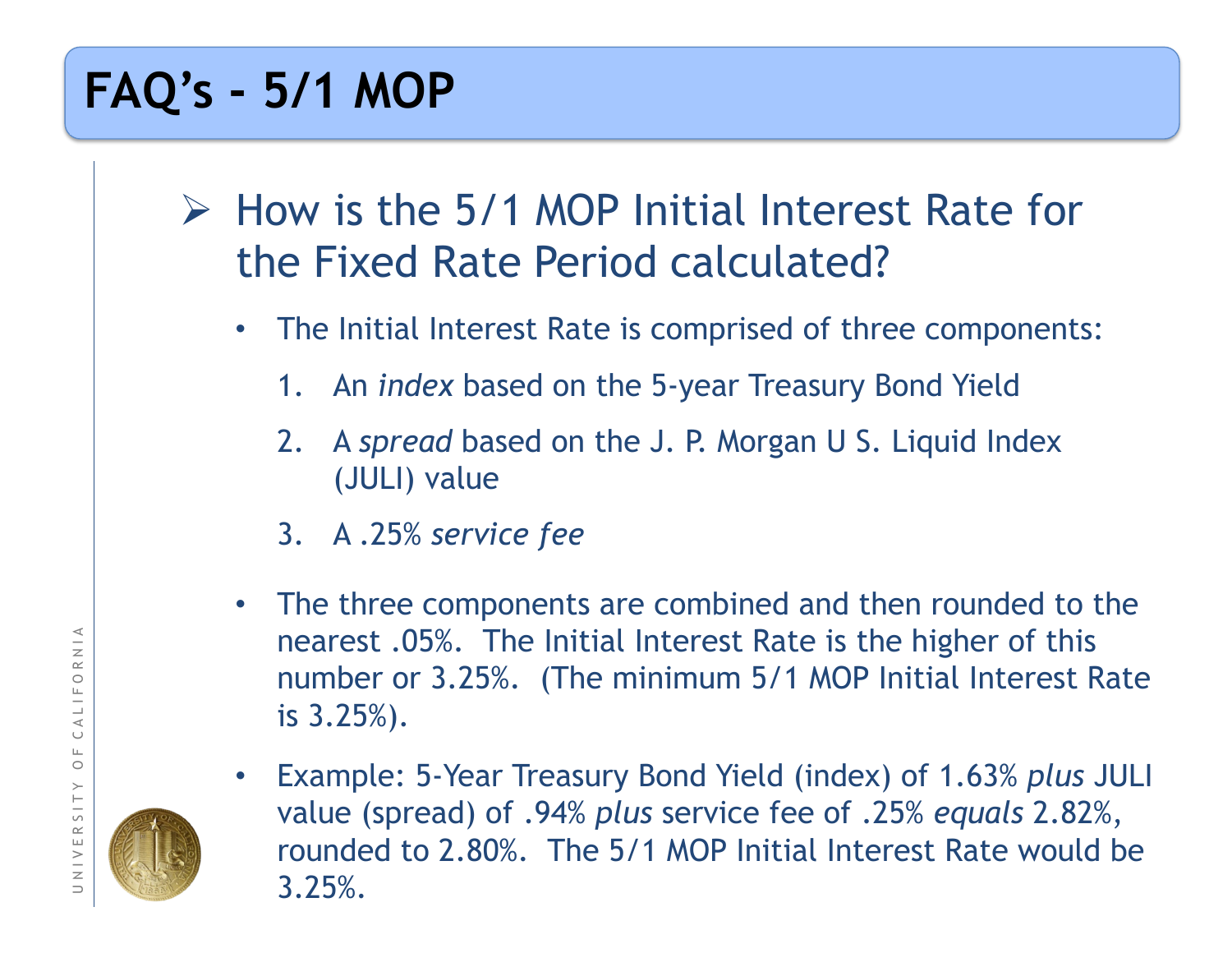- $\triangleright$  Do you have more information about the JULI values used in the Initial Interest Rate?
	- The JULI was introduced in 2004 to measure the performance of the investment grade dollar denominated corporate bond market.
	- The JULI characteristics are published daily by J.P. Morgan, and include data across several categories, including sector, credit rating, and maturity. The JULI is not available to the public; however, the components of the 5/1 MOP Initial Interest Rate, including the current JULI value, will be posted to the OLP website at http://www.ucop.edu/loan-programs/ each Friday by 4:00 p.m.

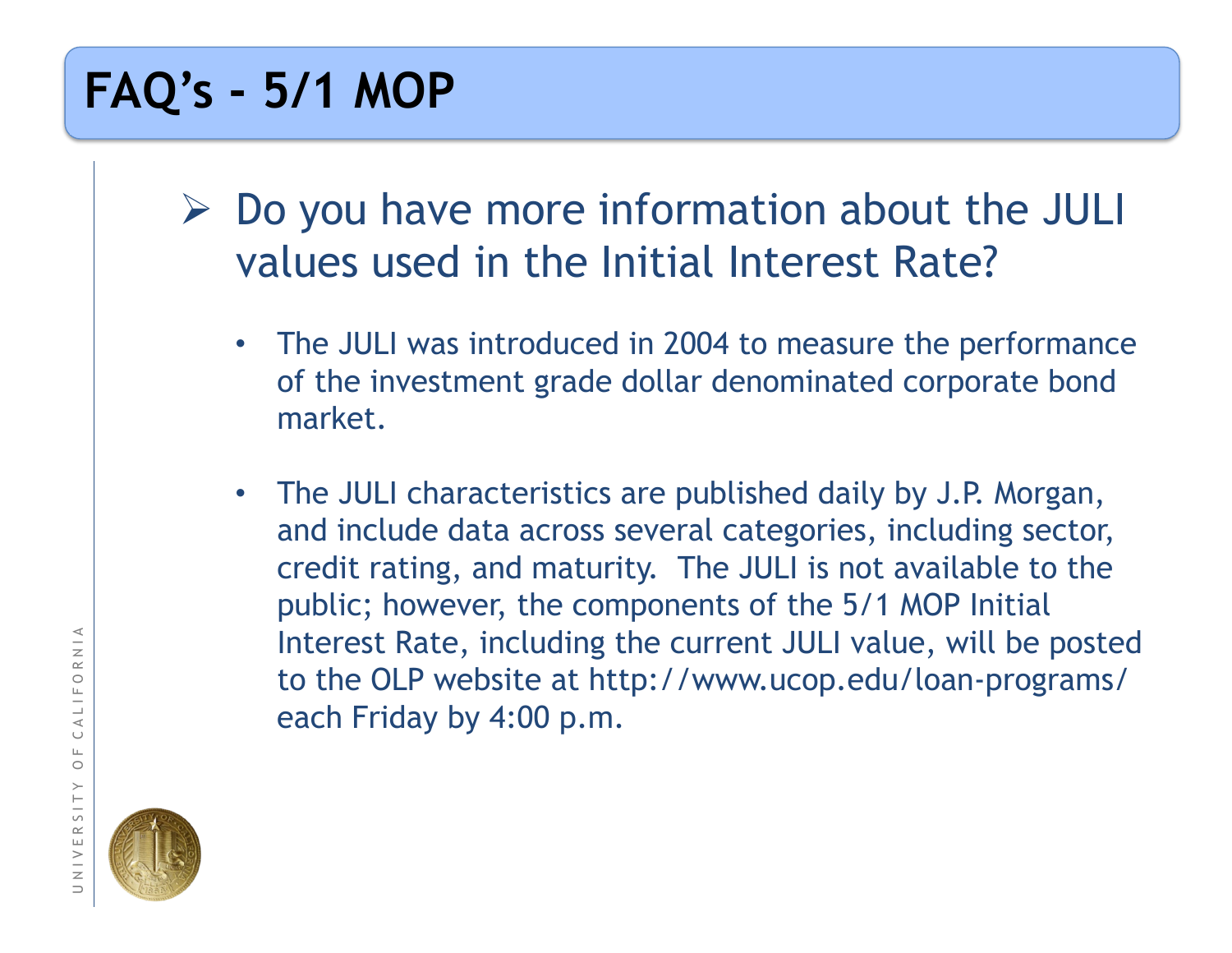$\triangleright$  Where can I find historical data for the 5-year Treasury Bond Yield?

• The 5-year Treasury Bond Yield is available on several websites, including www.finance.yahoo.com.

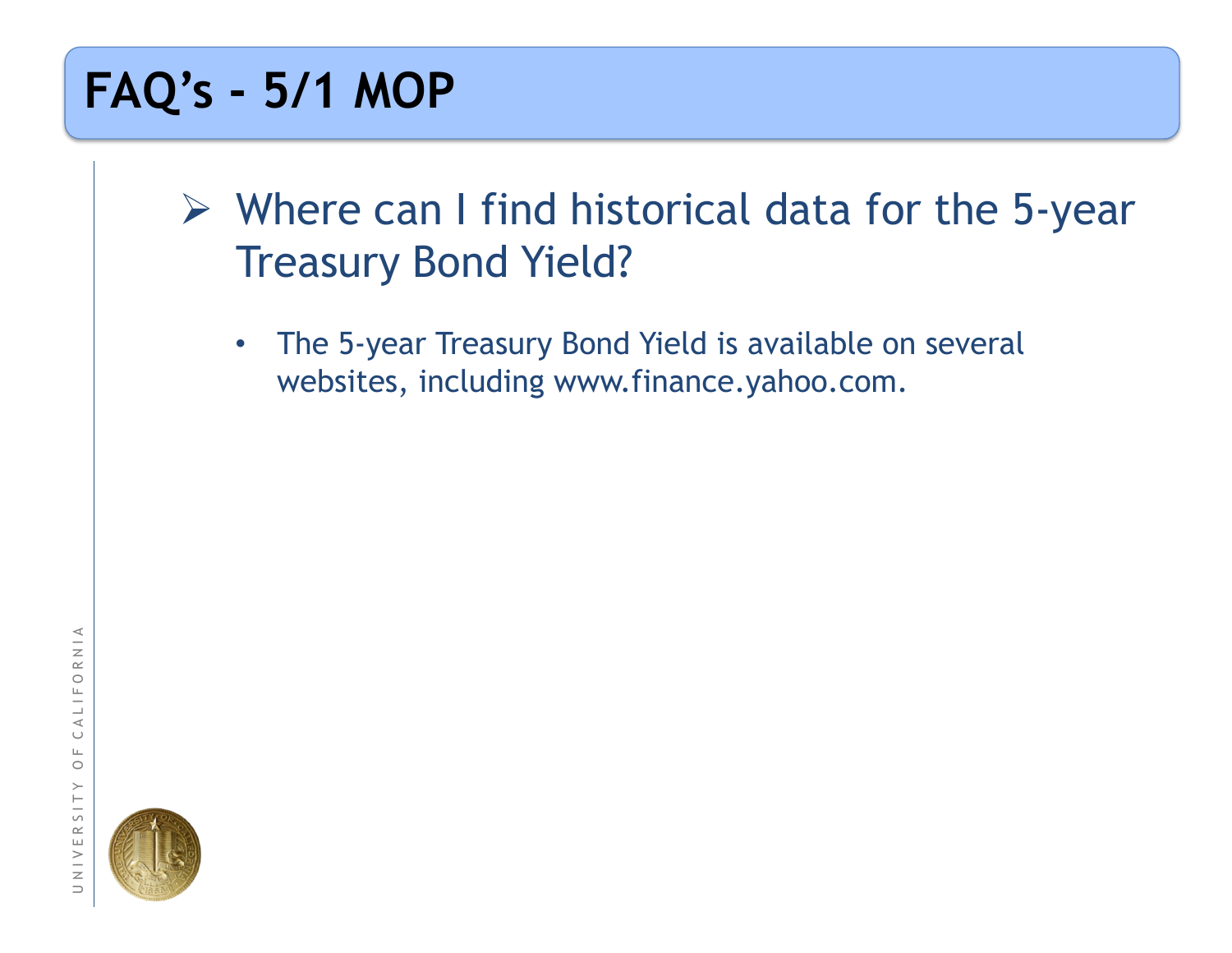- $\triangleright$  What happens to the interest rate at the end of the Fixed Rate Period?
	- At the end of the Fixed Rate Period, the 5/1 MOP interest rate will adjust to the MOP rate in effect at that time (Standard Rate), subject to a 5% rate adjustment cap and the applicable minimum interest rate.
	- After the Fixed Rate Period and the first interest rate adjustment, the maximum annual adjustment is 1%, up or down. The Standard Rate is equal to the most recently available four-quarter average earnings rate of the University of California's Short Term Investment Pool (STIP), plus an administrative fee component of .25%, subject to the applicable minimum interest rate.

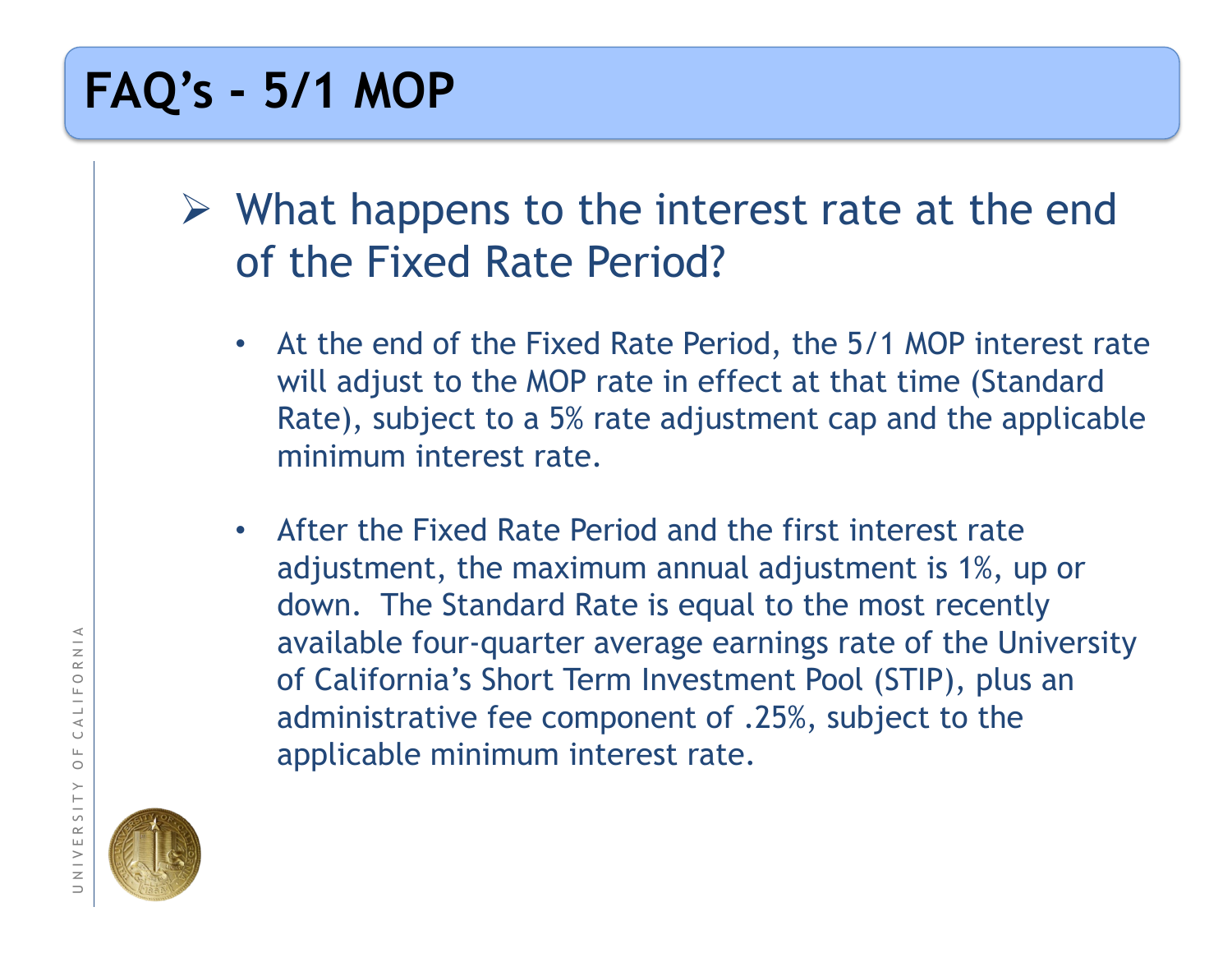- $\triangleright$  Is the Fixed Rate Period renewable?
	- The Fixed Rate Period is not renewable.
- Will I be able to lock my interest rate?
	- The rate is automatically locked at the time of final loan commitment.
- $\triangleright$  When does the rate lock expire?
	- The rate lock is good for 30 days.
- $\triangleright$  Is there a fee to lock the rate?
	- There is no fee for locking the rate.

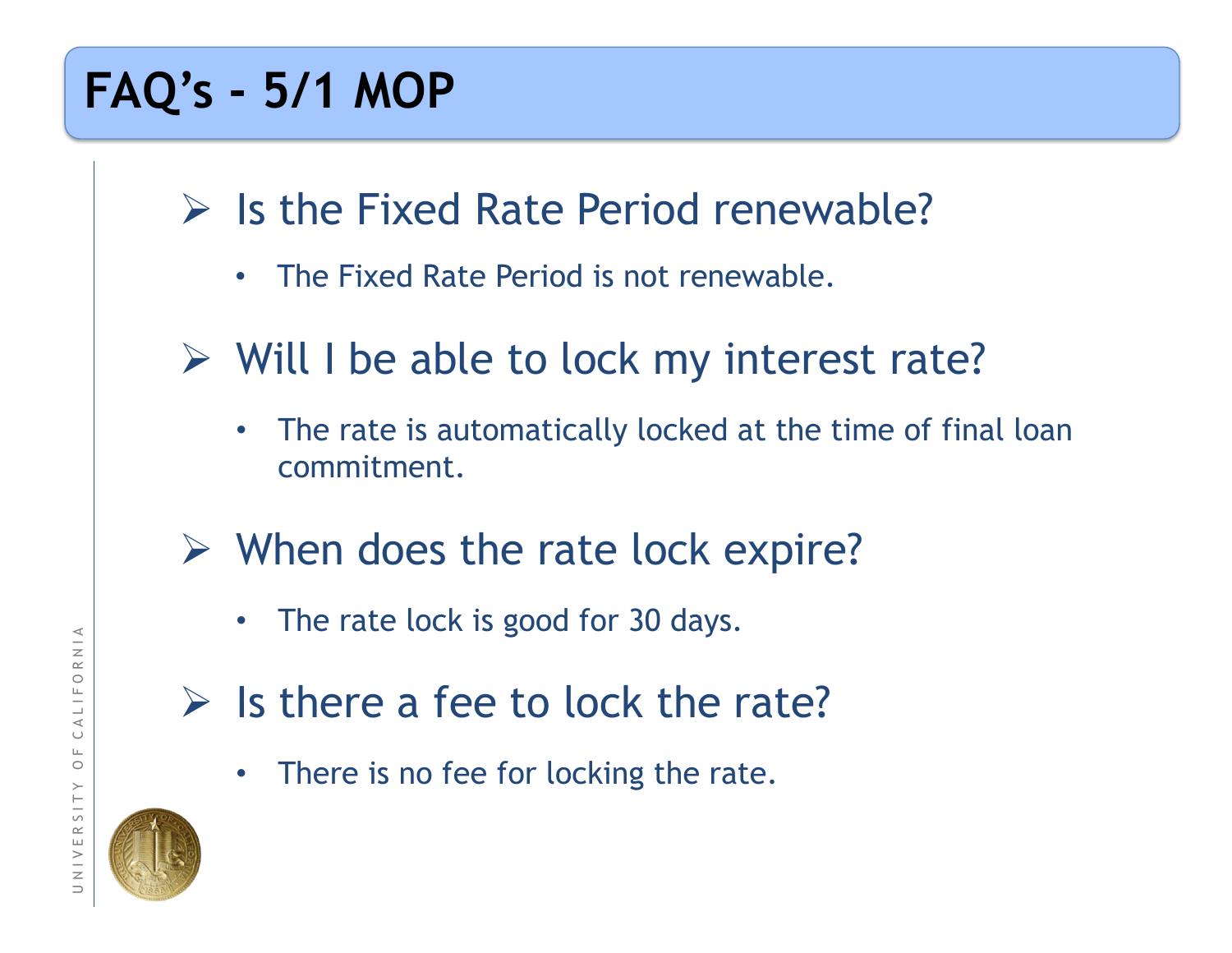- $\triangleright$  What will happen if my loan doesn't close before the interest rate lock expires?
	- A revised loan commitment will be issued based on the 5/1 MOP Initial Interest Rate in effect at that time. If the rate has increased, your loan will be reviewed to determine if you qualify at the higher interest rate.

#### $\triangleright$  Does the 5/1 MOP have an interest rate cap?

• The cap for the 5/1 MOP is 10% above the 5/1 MOP Initial Interest Rate. For example, if the Initial Interest Rate during the Fixed Rate Period is 5.00%, the interest rate cap over the life of the loan is 15.00%.